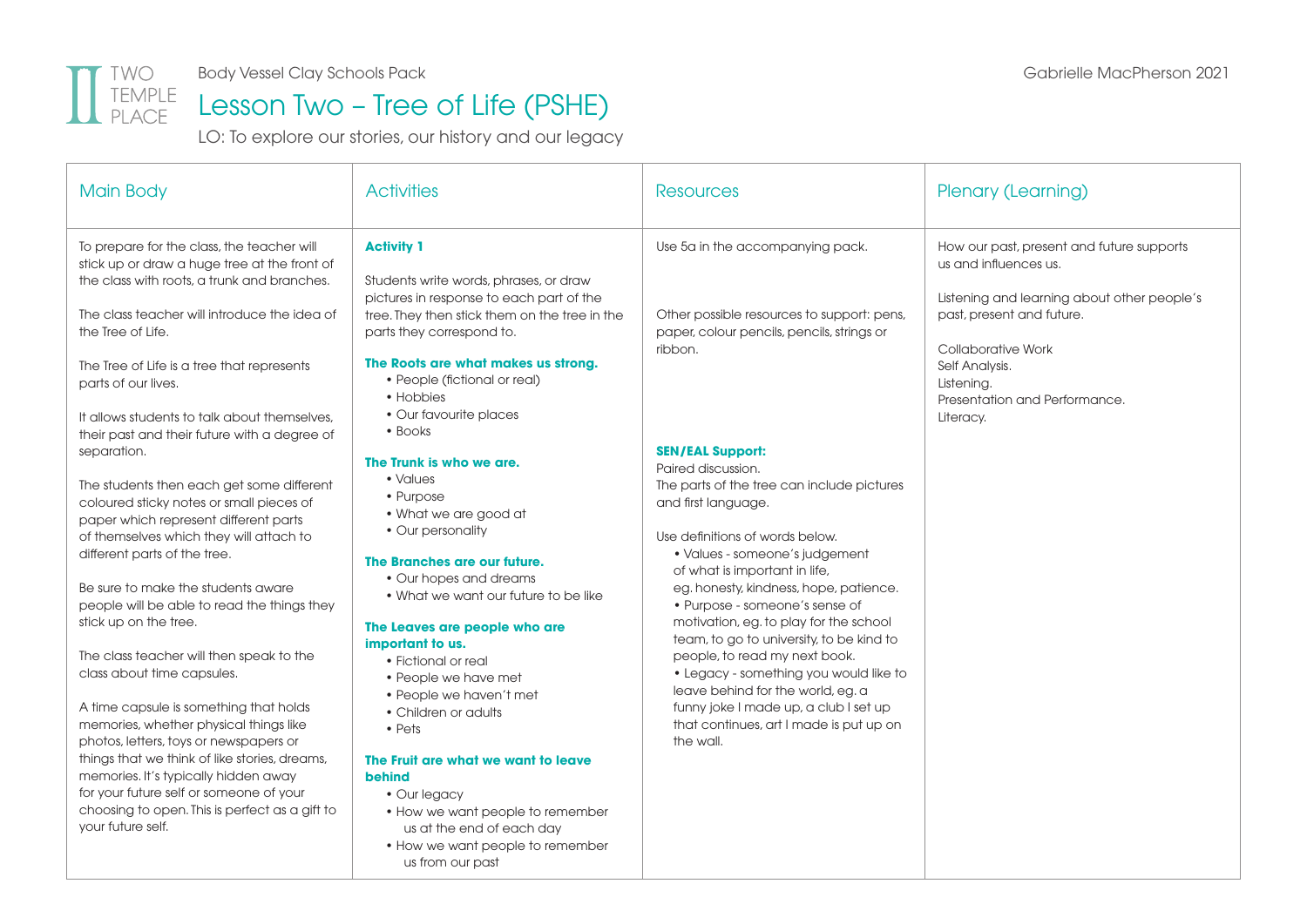

## Lesson Two – Tree of Life (PSHE) *Continued*

LO: To explore our stories, our history and our legacy

| <b>Main Body Continued</b>                                                                                                                                                                                                                                                                                                                                                                                                                                                                                                                                                                                                                                   | <b>Activities</b>                                                                                                                                                                                                                                                                                                                                                                                                                                                                                                                                                                                                                                                                                                                               | <b>Resources</b> | Plenary (Learning) |
|--------------------------------------------------------------------------------------------------------------------------------------------------------------------------------------------------------------------------------------------------------------------------------------------------------------------------------------------------------------------------------------------------------------------------------------------------------------------------------------------------------------------------------------------------------------------------------------------------------------------------------------------------------------|-------------------------------------------------------------------------------------------------------------------------------------------------------------------------------------------------------------------------------------------------------------------------------------------------------------------------------------------------------------------------------------------------------------------------------------------------------------------------------------------------------------------------------------------------------------------------------------------------------------------------------------------------------------------------------------------------------------------------------------------------|------------------|--------------------|
| The students then get their own tree which<br>won't be shown to anyone and can put<br>some of the things they put on the class<br>tree.<br>On their own tree they will include a sun or<br>clouds above the tree.                                                                                                                                                                                                                                                                                                                                                                                                                                            | • What effect we want to have on<br>the world.<br>Once every student has put their notes on<br>the tree, ask some or all the students to talk<br>about one or more of the things they put<br>on the tree.                                                                                                                                                                                                                                                                                                                                                                                                                                                                                                                                       |                  |                    |
| They can decorate this tree however they<br>want and include anything they want.                                                                                                                                                                                                                                                                                                                                                                                                                                                                                                                                                                             | <b>Activity 2</b>                                                                                                                                                                                                                                                                                                                                                                                                                                                                                                                                                                                                                                                                                                                               |                  |                    |
| Once they have filled in their tree including<br>their clouds or sun then will roll their tree up<br>and put a ribbon or piece of string around<br>it to hold it in place.<br>They can then use this tree as a time<br>capsule. They can take it home and put it<br>in a drawer somewhere and then look at it<br>again in 10 years' time and see which parts<br>of themselves have changed and which<br>have stayed the same. They can also look<br>at their Creative Encouragement and see<br>if they need to remind themselves of it.<br>They can also show the people they live<br>with at home to spark conversations about<br>past, present and future. | Students will then get their own piece of<br>paper, either plain so that they can draw<br>their own tree, or with the outline of a tree<br>already on it.<br>On the tree they will then write some of<br>the things they put on the class tree. They<br>will also fill in the Creative Encouragement<br>parts above the tree in the clouds or the<br>sun.<br>The Sun or Clouds are Creative<br><b>Encouragement</b><br>. If you could talk to your future self,<br>what would you tell them<br>• Remind your future self of things you<br>love to do now and to remind them<br>to keep doing it.<br>• Eg. sing in the kitchen<br>• Eg. keep painting<br>• Eg. play lots of football.<br>They will then roll it up and tie a string<br>about it. |                  |                    |